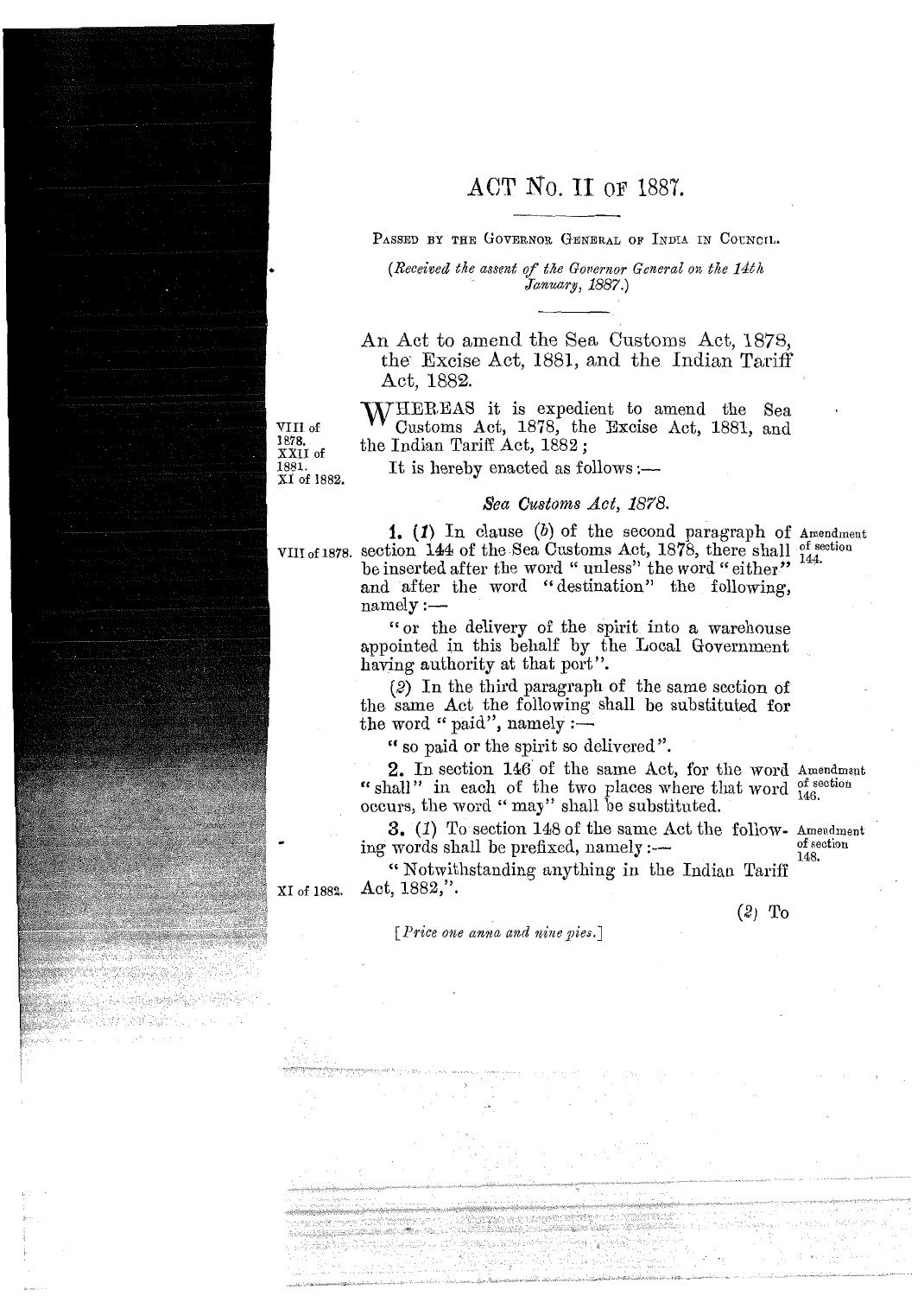### *Sea Customs, Excise and Tariff.* [ACT **II**

*(2)* To the same section of the same Act the following shall be added,  $namely :=$ 

" Provided that the Local Government may authorise the import of such spirit without the payment of that duty at the port of importation when the spirit is to be delivered into a warehouse appointed by the Local Government in this behalf, and the excise-duty thereon is to be paid on the removal of the spirit from a warehouse so appointed.

Amendment  $\mathbf{4.}$  (1) To section 151 of the same Act the following words shall be prefixed, namely  $:$   $-$ 

> **6'** Notwithstanding anything in the Indian Tariff Act,  $1882$ ,". XI of 1882

*(2)* After the same section of the same Act the following shall be added, namely :—

<< Provided that the Local Government may authorise the import of such spirit without the payment of the differential duty at the port of importation when the spirit is to be delivered into a warehouse appointed by the Local Government in this behalf, and the differential duty is to be paid on the removal of the spirit from a warehouse so appointed."

#### Bxcise Act, *1881.*

New section **5.** For section **23** of the Excise Act, 1881, the XXII of  $\frac{\text{substitute}}{\text{for section}}$  following shall be substituted, namely :- 1881.

 $\begin{array}{ll}\n\text{Spirit and} \\
\text{fermented} \\
\text{for which this Act extends any similar.}\n\end{array}$ fermented to which this Act extends any spirit manufactured at liquor from any place in India beyond the limits of British India. foreign any place in India beyond the limits of British India,<br>territory until he has obtained a pass therefor from such officer territory until he has obtained a pass therefor from such officer<br>subject to an the Local Goroum such them time to time  $\frac{\text{subject to}}{\text{duty.}}$  as the Local Government from time to time appoints in this behalf, and has paid in respect thereof-

> $f'(a)$  if the Local Government has fixed a duty under clause *(a)* of section **7** for like spirit manufactured in the part of the territory into which the spirit is to be brought, that duty, or

> > "  $(b)$  if

of section<br>151.

**23.** 

 $\boldsymbol{2}$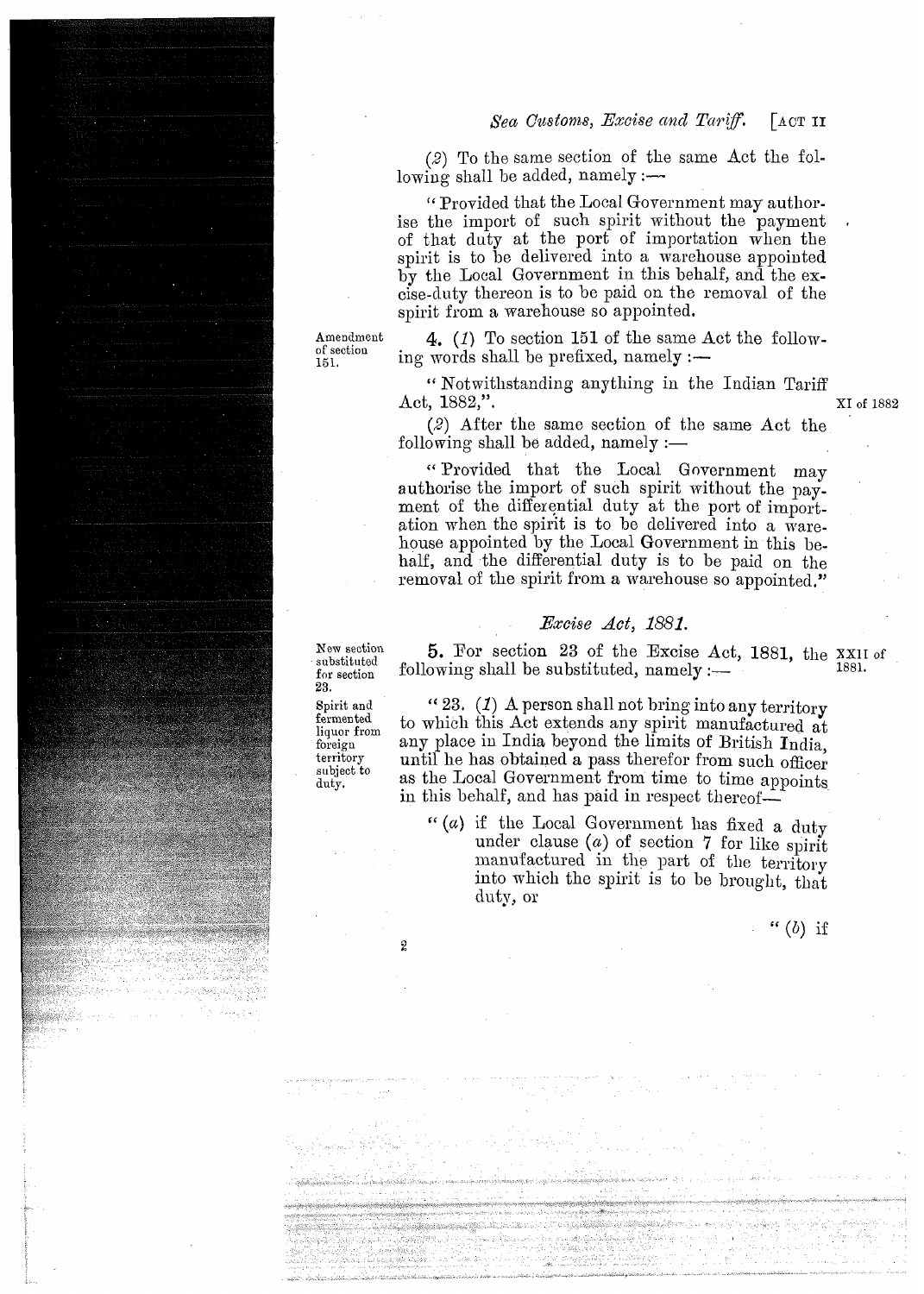1887.] Sea Customs, Excise and Tariff.

" (6) if the Local Government has not fixed *<sup>a</sup>* duty under that clause for like spirit manufactured in that part, a duty at such rate as the Local Government from time to time prescribes in this behalf, not exceeding the highest rate leviable, under the law for the time being in force, on spirit imported into British India by sea.

" (2) The provisions of sub-section (1) with respect to spirit shall apply to fermented liquor also, with this modification that the duty to be paid in respect of the liquor shall be the duty leviable on like liquor under the Indian Tariff  $\Delta ct$ , 1882.

XI of 1882.

" $(3)$  If any question arises as to the duty to be charged on any spirit or fermented liquor under this section, the decision of the Local Government thereon shall be final."

**6.** (1) In clause (c) of section 36 of the same Act Amendment the words "or fermented liquor" shall be inserted of section 36. after the words "any spirit".

(2) In the last paragraph of the same section of the same Act the words "or fermented liquor" shall be inserted between the words " the spirit" and the words " together with".

#### *Indian Tariff Act, 1882.*

XI of 1882.

VIII of 1878.

7. In the preamble to the Indian Tariff Act, 1882, Repeal of the words " and for fixing a maximum duty of excise portion of on oninit mean factured in Pritich Lattich on spirit manufactured in British India" are repealed.

**8.** To section 7 of the same Act the following Addition to **s.** 10 section 7 of the same Act the following Addition to hall be added, namely :shall be added, namely  $:$ —<br>"Nothing in this section applies to spirit which is

exported under bond for excise-duty from one customsport to another customs-port under Ihe provisions of Chapter XIV of the Sea Customs Act, 1878.

**9.** In No. 2 of the Sccond Schedule to the same Amendmont flet—<br>Act—<br>Schedule.  $\text{Act}\longrightarrow$ <br>
(a) " Rs. 5" shall be substituted for " Rs. 4" in<br>
(a) " Rs. 5" shall be substituted for " Rs. 4" in

tlie fifth column as the rate of duty to be levied

3